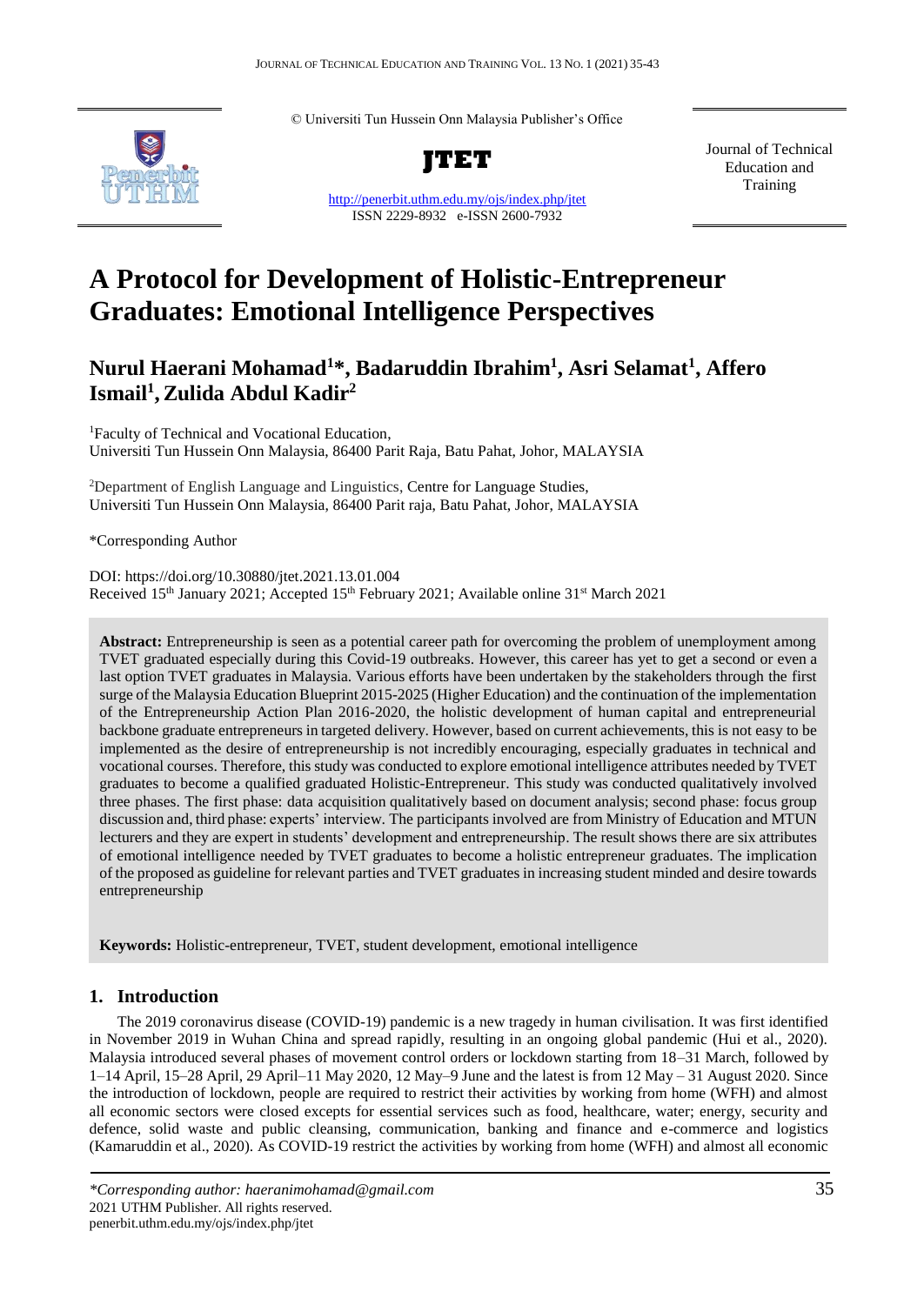sectors were closed except for essential services (Aday & Aday, 2020). Due to this restriction, it affects the economy as well. Although there has been an increase in the tendency and desire of TVET graduates to choose the field of entrepreneurship in recent times, but the number ofthose who venture into entrepreneurial careers is still less encouraging (Mathosa, 2018; Ibrahim & Bakar, 2015). Based on the 2020 Graduate Tracking Study, the Ministry of Higher Education showed that a total of 25, 888, 2019 graduates stated that they are self-employed, representing 13.7 percent of the total graduates who are working. Furthermore, the consistent increase in the number of higher education institutions technical graduates who enter the field of entrepreneurship immediately after graduation is still very small which is only about 2% of the total number of those who graduate each year (Entrepreneurship Action Plan for Higher Education Institutions, 2016-2020). This phenomenon may limit the tendency and desire of young people especially among TVET graduates to venture into entrepreneurship as a career.

A study conducted by Garrett, Saloner, Nohria and Hubbard (2016) also found that graduates are less involved in entrepreneurship as a career of choice because most graduates do not see the business opportunities offered in entrepreneurship as a profession that can guarantee their future. The study, which is carried out by out by Tiwari, Bhat and Tikoria (2017) states the entrepreneurial intentions as the result of emotional intelligence. Liguori et al., (2020), Ojiaku et al., (2018) and Elfving, Brännback and Carsrud (2017) have presented the model of entrepreneurial intentions, which are assessed by the affecting behavior of individual. This is useful while realizing the choice of students' career, where it is related to the behavior own business organization (Liguori et al., (2020). Liguori et al., (2020) mention that emotional components are expressed by feelings and emotions, determining attitude toward own entrepreneurial intentions. Components of recognition have a linkage to trust and thinking, and forming attitudes towards business establishment. Individuals, having high self-efficiency of emotional intelligence, demonstrate high immunity to stress and stressors of environment (Aderibigbe, 2017). The mentioned tendency of self-awareness has a practical meaning related to attitudes of business initiation. Individuals, having high emotional self-efficiency develop more positive attitudes towards their own business establishment.

Furthermore, Kohrt et al., (2020) and Mohamad et al., (2019) stated that a good emotional control leads to mental health which contributes to changes in behavior and interest in career. Poor mental health will have a direct impact on physical health. Relate this sentence with emotional intelligence factors in this research context ; e.g self-awareness, motivation Therefore, in order to realize the government's intention in producing entrepreneurial graduates, students should know how to handle emotions, especially when they are facing with ambiguity and failure because a career as an entrepreneur is often faced with ambiguity and failure due to changes in human relations (MOE, 2017). Therefore this study was carry out based on following objectives:

- i) Exploring the attributes of emotional intelligence needed by students in enhancing entrepreneurial desires towards the holistic entrepreneurship students' development.
- Determine the attributes of emotional intelligence needed by students in enhancing entrepreneurial desires towards the holistic entrepreneurship students' development.

#### **2.1 Emotional Intelligence and Personal Features in Developing Holistic-Entrepreneurship**

Mayer and Salovey (1993) were the first to present academically about their discoveries in the field of emotional intelligence. They define emotional intelligence as the intelligence of social intelligences' type that involves the ability to control the emotions of self and others, be able to distinguish between types of emotions and use information to guide one's thoughts and actions. According to them, emotional intelligence can be categorized into five specifics that are domains, namely self-awareness, emotional control, motivation, empathy and interpersonal skills. Mayer and Solovey (1997) further refine the definition of emotional intelligence as "the ability to detect emotions, to enter and create emotions to aid thinking, to understand emotions and acquire emotional knowledge, always thinking to control emotions to foster emotional and intellectual development". They have a combination of ideas i.e. Emotions make intelligent thinking and intelligent thinking about emotions.

Still it is not clear how do personal features of individuals affect entrepreneurial intentions within emotional intelligence. Active discussions emerge regarding the influence of emotional intelligence to the individuals' success. Below are the two possible tendencies:

- Radical, which is represented by Rodrigues et al., (2019), who state that emotional intelligence perform a main role for success in both life and business; and
- **Restrained, represented by Xie, Lv and Xu (2018), whom do not absolute the importance of emotional** intelligence for an individual success.

In the context of education in Malaysia, the aspect of emotional intelligence is also set as a goal in the National Education Philosophy to produce a balanced human being in terms of intellectual, spiritual, emotional and physical. Recognizing fact, the elements of emotional intelligence are inserted directly into several subjects such as moral education, ethics education, professionalism, statehood and civilization. In fact, this aspect is also applied across the curriculum in the hope that the importance of emotional intelligence is allocated at the same level as intellectual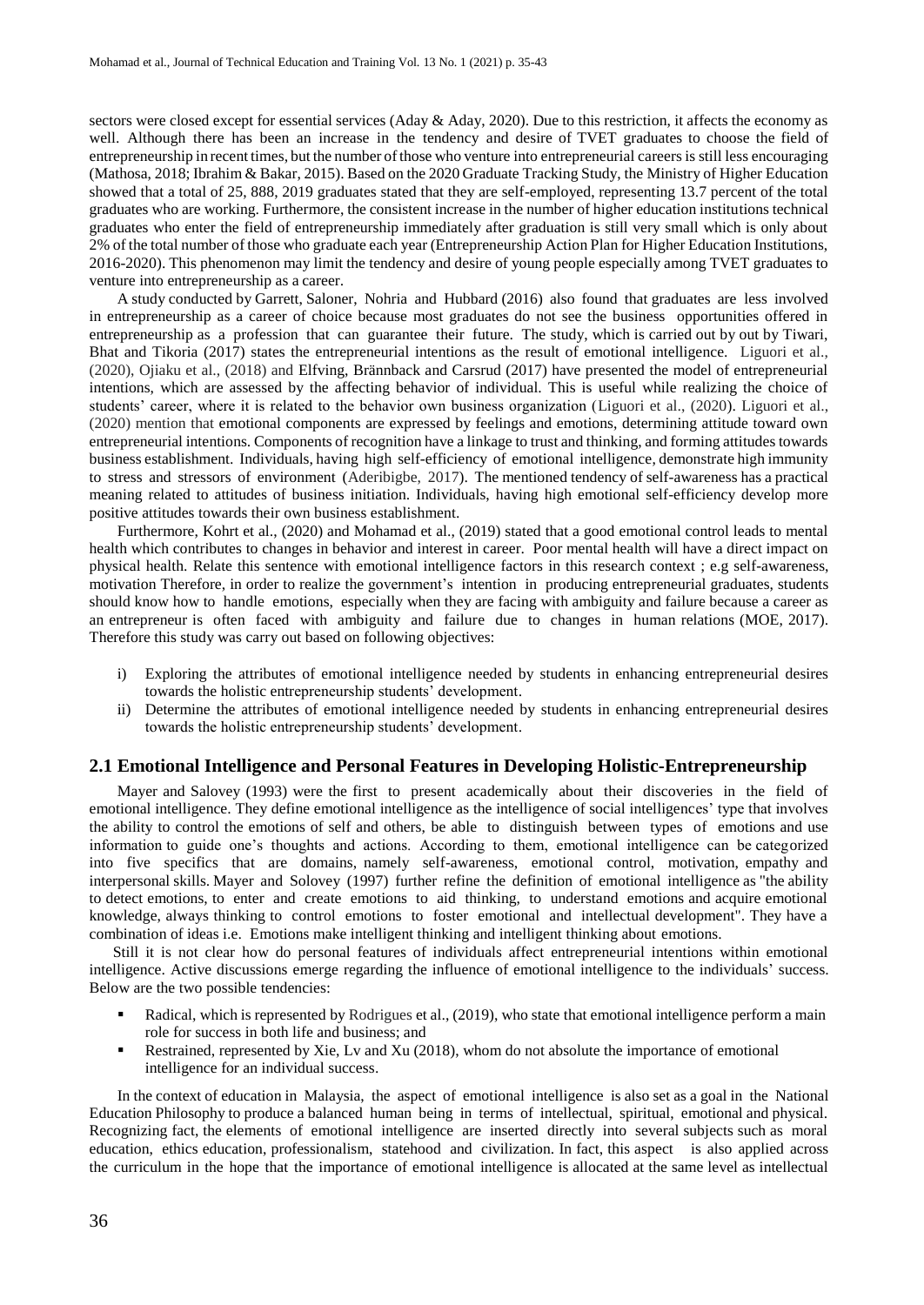intelligence. According to Goleman (1995) add latest citation to strengthen this statement, emotional intelligence can be measured through an 'emotional test', comprising five elements; namely self-awareness, social skills, emotional management, empathy and self-monitoring. Although the importance of personal characteristics is already analyzed in entrepreneurship literature, correlating personal characteristics, emotional intelligence and entrepreneurial intentions a theoretical model, linking the mentioned factors was not drawn. Self-efficiency of an individual has a significant influence to individual's tendency to risk (Ferreira et al., 2012). By discovering new possibilities, an individual may control risk within his/her competences (Pérez-López, et al., 2016). Individuals' intentions and actions include the contour of faith and desires (Jarvis, 2016). Other authors, who are studying entrepreneurship (Bazan et al., 2020; Rai et al., 2017; Tran and Von Korflesch, 2016) similarly form two factors affecting business organization intentions, desirability and feasibility. Desirability is defined as a desire of individual to go beyond internal barriers of a person while establishing own business. Internal barriers are related to individual's desire to minimize the shortage of imagination, personal desire (Hoogendoorn et al., (2019). Linkages of request and emotional intelligence are shown within the personal desire of an individual to change a current situation or self-analysis.



**Fig. 2** - **Expression of emotional intelligence in development of students' entrepreneurship**

Feasibility (Nye, 2020) amplifies personal and subject features. Salajagheh et al., (2014) associates' feasibility to selfefficiency of an individual, and this factor is related to emotional intelligence. This fact allows personal characteristics of individual link to business organization intentions within the emotional intelligence. A theoretical analysis was carried out to allow in designing a model of business organization intentions, which is supplemented by factors of personal features and emotional intelligence. Personal features of individual in the model are need of achievement, tendency to risk, internal control and self- Confidence. It is then relating to proactivity and creativity within emotionalself-efficiency. Structure of the model is presented in Figure 2. Business establishment act is related to tendency to risk, needs of achievement and independence (Karabulut, 2016). Tolerance of risk, achievements, and independence, enlarges the possibility that an individual will take the risk to establish his/her own business organization. Accent of entrepreneurship must transform from short-term courses promoting entrepreneurship towards formation of potential ratio to become an entrepreneur.

# **3. Methodology**

This qualitative study was using case study design approach to provide a comprehensive overview of the holisticentrepreneur focuses on emotional intelligence construct and attributes. This study was conducted through three phases namely; i) Phase 1- Document Analysis; ii) Phase ii – Focus group Discussion; iii) Phase iii – Interview.

#### **3.1 Phase I - Document Analysis**

At the initial stage of the study, the researcher has identified the issue to be studied based on the literature review that is appropriate to the study conducted. Next, this study was formulated in accordance with the problems that have been identified and the research proposal paper was written and presented to the panel members who have been appointed. After that improvements were made to the proposal paper as recommended by the panel of evaluators. At this phase, a comprehensive document analysis literature analysis was carried out to point out all the constructs and attributes to develop the conceptual framework, focusses on emotional intelligent for TVET graduates Malaysia. The document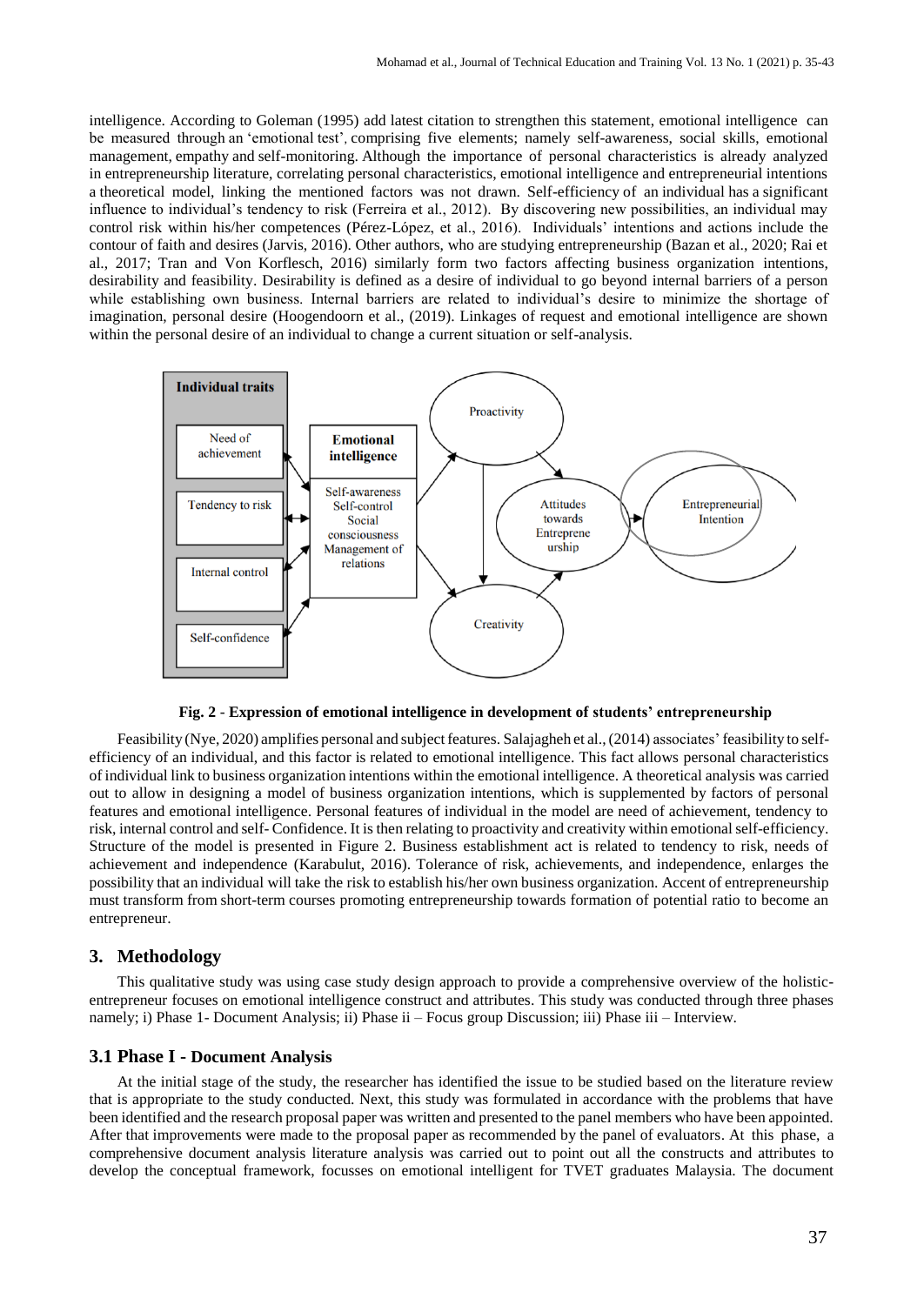analysis was based on lecture series, book, and previous studies on the association of holistic students' development, entrepreneurship and emotional intelligent. The method used in literature analysis is thematic analysis and all the data retrieved, and analysis based on frequency.

#### **3.2 Phase II – Focus Group Discussion**

At At this phase, researcher has organized a workshop involving ten experts and the criteria of the experts are determined based on the field of expertise including students' development, human capital, entrepreneurship, and cocurriculum with experience in institutions under the Ministry of Education Malaysia (MOE) for at least 5 years. They are also recognized by colleagues or academic members as successful practitioners in their respective fields (Swanson  $\&$ Falkman, 1997). Furthermore, at this phase, the experts' consensus was obtained using the Fuzzy Delphi Method (FDM) approach introduced by Murray, Pipino and Gigch (1985) and reviewed by Kaufman and Gupta (1988). Through this study, FDM procedures in the qualitative approach were used because FDM is the most appropriate method to achieve the objectives of the study. Through this workshop, emotional intelligence constructs and attributes were obtained and then were analyzed using Fuzzy Delphi Method (FDM). The workshop conducted involved 10 experts from various field including student development and entrepreneurship for 30 hours brainstorming session.

#### **3.1 Phase II – Interview**

Next, at this stage, the researcher has conducted an interview with six experts who were appointed by the researcher as referred to the field of students' student development, human capital, entrepreneurship, and co-curriculum with experience in institutions of higher learning for at least five years and also recognized by colleagues or academics as successful practitioners in their respective fields (Swanson & Falkman, 1997). Then, the interview results were analyzed based on the themes and used pencil and paper techniques to obtain the emotional intelligent attributes needed by TVET graduates. After that, the results of the analysis obtained was analysed based on Fuzzy Delphi method (FDM) to get the experts' agreement on the emotional intelligent attributes.

#### **4. Result**

#### **4.1 Phase I - Document Analysis**

A summary of matrix analysis related to emotional intelligence attributes is explained in Table 1. Previous studies that have been conducted by local and foreign researchers are used by researchers as a guide to identify the emotional attributes needed by graduates and prospective graduates in moulding them with entrepreneurial characteristics. Among the studiesrelated to emotional intelligence attributes are studies by Higgs and Dulewicz (2000), Garner (2006), Golemen (1995), Sabran et al., (2010), Carson and Birkenmeier (1999) and amsah and Zakaria (2008).

Therefore, emotional control is a very important factor in educating individuals before entering the world of work. Usually the emotional effects will disturb and cause a lot of negative problems in individuals' daily life. As a result, the individual will not have good self-management (Sabran et al., 2010). Therefore, latent emotions should be expressed before interfering with the sanity of thoughts and actions. Esa et al., (2015) suggested that student involvement through co-curricular activities can help them in stress management by performing physical and mental activities. For example, through the University Community Engagement (UCE) project, students are encouraged to find sources of capital through sponsorship. They are advised to meet with political and corporate figures to apply sponsorship. In this case, the emotions of the students are trained to manage their discomfort properly, not to be disappointed when they face failure. Therefore, student's involvement through co-curriculum is indirectly a platform in producing students who are holistic and have entrepreneurial characteristics. Overall, the emotional attributes required by students through document analysis are self-awareness, self-control, self-motivation, empathy, social skills, assertiveness, and prudence, integrity, and interpersonal skills.

| <b>Previous Models and Studies</b>                           |                                 |                  |                   |                              |                            |                                             |                               |
|--------------------------------------------------------------|---------------------------------|------------------|-------------------|------------------------------|----------------------------|---------------------------------------------|-------------------------------|
| <b>Emotional</b><br><b>Intelligence</b><br><b>Attributes</b> | Higgs $&$<br>Dulewicz<br>(2000) | Garner<br>(2006) | Golemen<br>(1995) | Mayer &<br>Salovey<br>(1993) | Sabran et<br>al.<br>(2010) | Carson $\&$<br><b>Birkenmeier</b><br>(1999) | Kamsah &<br>Zakaria<br>(2008) |
| 1) Self-awareness                                            |                                 |                  |                   |                              |                            |                                             |                               |
| Self-control<br>2)                                           |                                 |                  |                   |                              |                            |                                             |                               |
| Self-motivation<br>3)                                        |                                 |                  |                   |                              |                            |                                             |                               |
| Empathy<br>4)                                                |                                 |                  |                   |                              |                            |                                             |                               |
| Social Skills                                                |                                 |                  |                   |                              |                            |                                             |                               |

**Table 1 - Emotional intelligence attributes based on document analysis**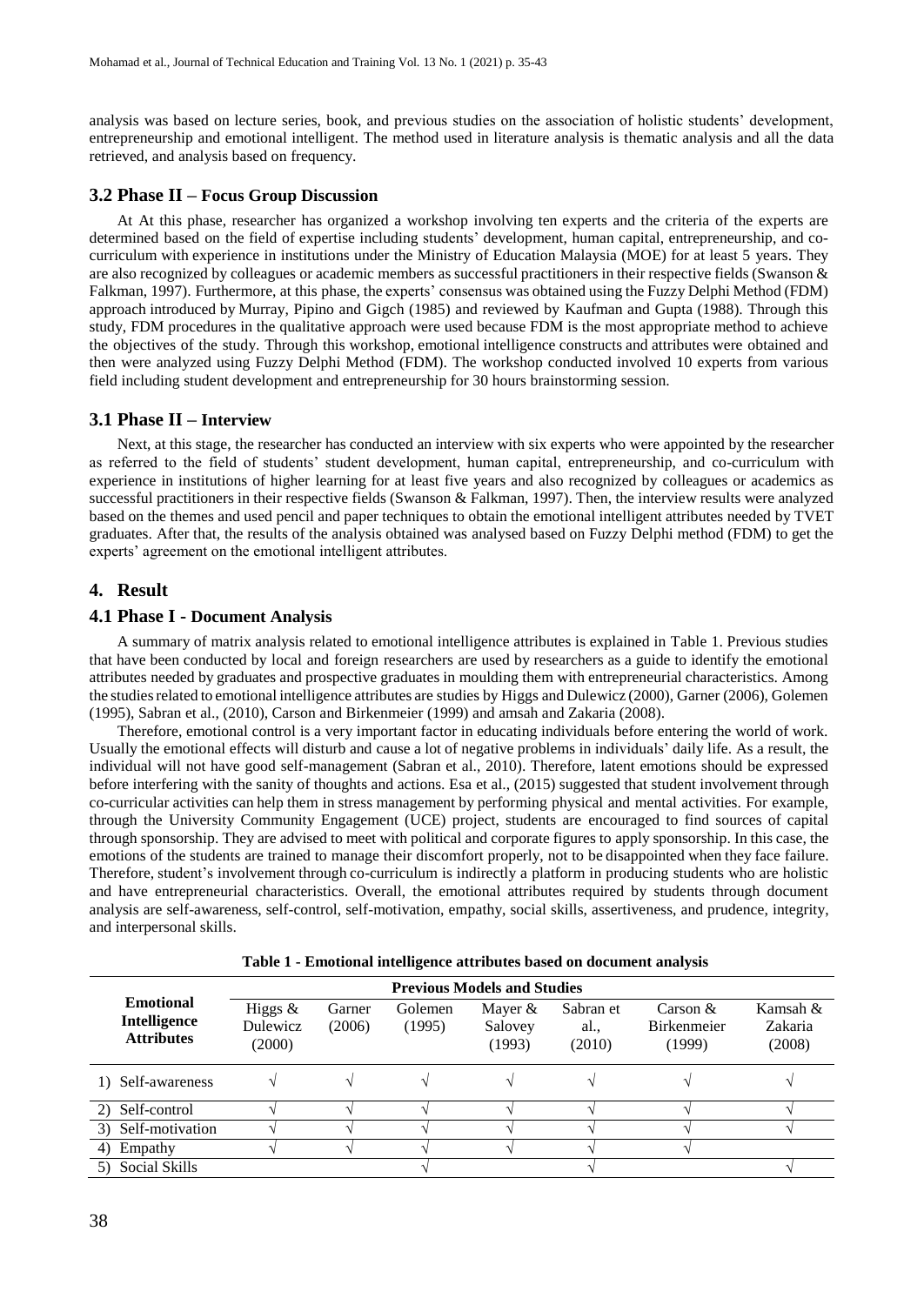| 6) Firmness and<br>Prudence       |  |  |  |
|-----------------------------------|--|--|--|
| Integrity<br>7)                   |  |  |  |
| 8) Interpersonal<br><b>Skills</b> |  |  |  |

# **4.1 Focus Group Discussion**

Tables 2 shows the values and results of the analysis using the Fuzzy Delphi Method (FDM) for emotional intelligence attributes based on consensus of the experts during the workshop organized. According to Mohd Jamil et al., (2017), the measurement of these findings is interpreted through three conditions. The first condition where the threshold value must be equal to or more than  $0.2$  ( $d \le 0.2$ ). Second, involves the percentage value of experts either equal or more than 75 % (Expert concensus  $\geq$  75%). Lastly, the fuzzy score value must be equal to or more than 0.5 (fuzzy score  $\geq$  0.5).

| Table 2 - Analysis results using the fuzzy delphi method (FDM) for emotion attributes |  |  |
|---------------------------------------------------------------------------------------|--|--|
|---------------------------------------------------------------------------------------|--|--|

|                | <b>Emotional</b>                         | <b>Triangular Fuzzy Numbers</b>                                                     |      | <b>Defuzzifiication</b><br>process                   |                 |
|----------------|------------------------------------------|-------------------------------------------------------------------------------------|------|------------------------------------------------------|-----------------|
| <b>Item</b>    | <b>Intelligence</b><br><b>Attributes</b> | <b>Expert</b><br>Threshold<br>consensus<br>Value, d<br>percentage,<br>$\frac{6}{9}$ |      | <b>Expert consensus</b><br><b>Fuzzy Score</b><br>(A) |                 |
|                | Self-awareness                           | 0.098                                                                               | 100% | 0.760                                                | Accepted        |
| 2              | Self-control                             | 0.098                                                                               | 100% | 0.760                                                | Accepted        |
| 3              | Self-motivation                          | 0.147                                                                               | 100% | 0.720                                                | Accepted        |
| $\overline{4}$ | Empathy                                  | 0.183                                                                               | 100% | 0.700                                                | Accepted        |
| 5              | Social Skills                            | 0.153                                                                               | 100% | 0.700                                                | Accepted        |
| 6              | <b>Firmness and</b><br><b>Prudence</b>   | 0.237                                                                               | 70%  | 0.313                                                | <b>Rejected</b> |
| 7              | Integrity                                | 0.183                                                                               | 80%  | 0.513                                                | Accepted        |
| 8              | Interpersonal<br><b>Skills</b>           | 0.171                                                                               | 90%  | 0.720                                                | Accepted        |

Based on Table 2, "Firmness and Prudence" should be omitted from the list of attributes as it failed to fulfill the conditions of FDM measurement

# **4.3 Interview with the Experts**

Table 3 shows results of the interview results based on five experts who have extensive experience in the field of study.

| <b>Table 3 - Summary of Interview</b> |                                                                                                                                                                                                                                                                                                                                                                                         |                              |  |  |  |
|---------------------------------------|-----------------------------------------------------------------------------------------------------------------------------------------------------------------------------------------------------------------------------------------------------------------------------------------------------------------------------------------------------------------------------------------|------------------------------|--|--|--|
| <b>Reference</b>                      | <b>Interview Ouotes</b>                                                                                                                                                                                                                                                                                                                                                                 | <b>Attribute</b>             |  |  |  |
| <b>P1T1</b>                           | I think self-attributes in terms of sensitivity are important<br>right  Self-awareness it means that students need to be<br>sensitive that in this country we no longer give jobs, they have<br>to create jobs                                                                                                                                                                          | Self-awareness               |  |  |  |
| P <sub>1</sub> T <sub>2</sub>         | This social skill is important because when we want to deal<br>with people, we have to be good at interpreting the character<br>of an individual  other people will behavehaha  then when<br>we face this person, we have to be good at controlling our<br>emotions  especially when nk be this entrepreneur  we need<br>to be good at controlling ourselves so that later when we want | Social skill<br>Self-control |  |  |  |
|                                       | to deal with this customer we can not be forced to buy our<br><i>goods or services ye</i>                                                                                                                                                                                                                                                                                               |                              |  |  |  |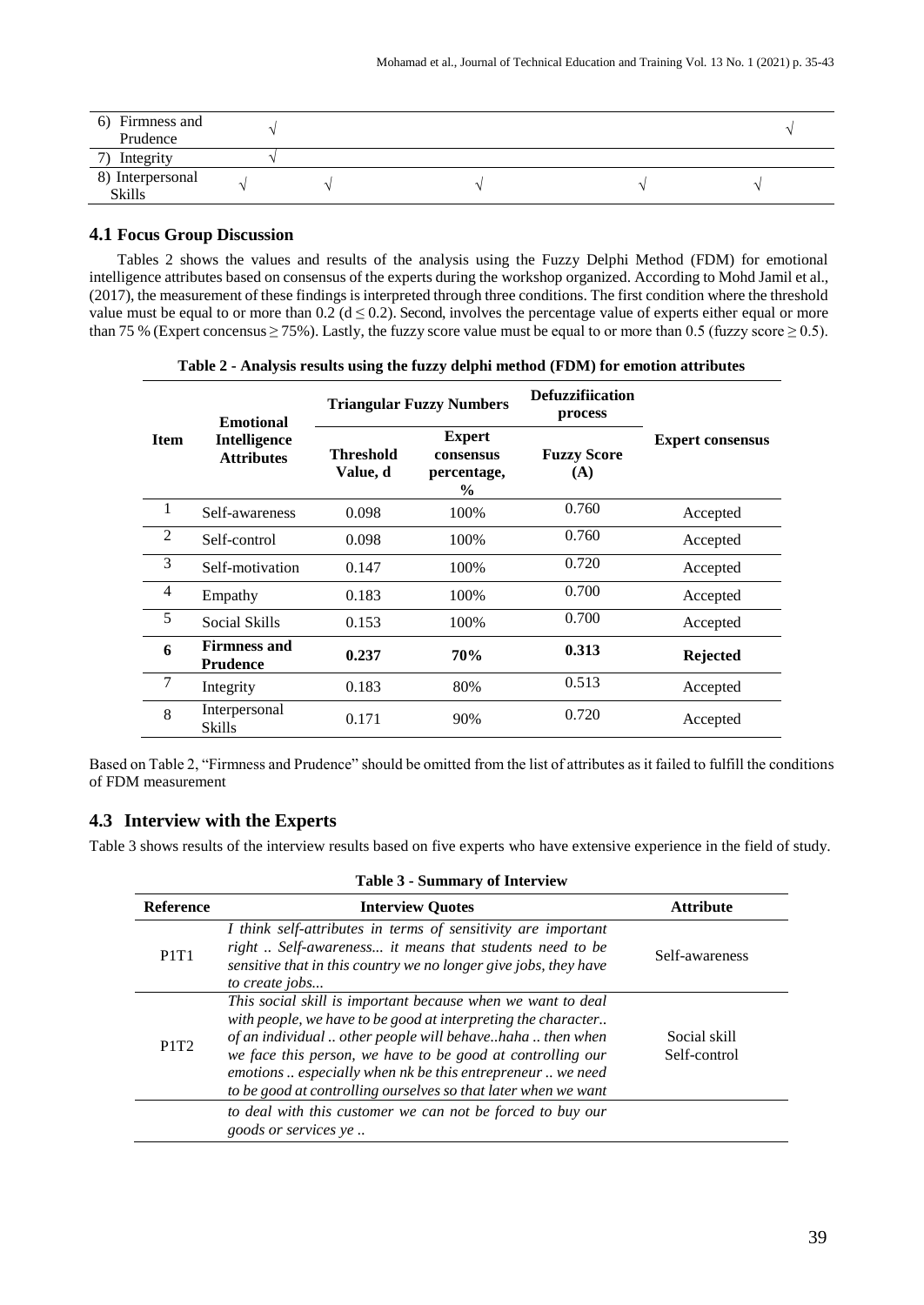| P1T3                          | Emotions do play an important role  in any situation and<br>situation, I will look at emotions first  you can control<br>yourself emotionally  these emotions refer to our inner<br><i>motivation</i>                                                                                                                                                                | Self-control<br>Self-motivation                     |
|-------------------------------|----------------------------------------------------------------------------------------------------------------------------------------------------------------------------------------------------------------------------------------------------------------------------------------------------------------------------------------------------------------------|-----------------------------------------------------|
| P1T4                          | then interpersonal skills and also you have social skills also<br>play an important role because when you want to be an<br>entrepreneur, we get to hang out a lot and meet people  we<br>have to work a lot with outsiders to succeed in business to a<br>higher level                                                                                               | <b>Interpersonal Skills</b><br><b>Social Skills</b> |
| <b>P1T5</b>                   | you control the emotion when you become emotionally, and<br>you will become irrational so you have to control well<br>yourself                                                                                                                                                                                                                                       | Self-control                                        |
| <b>P1T5</b>                   | then the ability to react to any situation is also important<br>here's come your interpersonal skills  you react according<br>to the others emotions based in the situation  do not let him<br>be sad you laugh  so the ability to react with Other people's<br>emotions are very important                                                                          | Self-awareness<br>Self-control                      |
| P <sub>1</sub> T <sub>2</sub> | you need to know yourself well you have to control your<br>emotion                                                                                                                                                                                                                                                                                                   | Self-awareness<br>Self-control                      |
| <b>P1T1</b>                   | for example if in the context of this entrepreneurship, you<br>always face the risk  because if your emotions can not<br>balance because of this risk  it will lead you to a rather<br>critical feeling  if you can not control him right. For example<br>the first time you do this, you fail  what is the preparation<br>for you for you to take to the next level | Self-awareness<br>Self-control                      |

The results of the interview analysis found that all experts stated that "Self-awareness" is the vital trait that the students should possess in becoming holistic and entrepreneurial graduates. Based on the interviews, all experts are almost in line with the findings obtained through the analysis of documents obtained from previous models and studies and researchers.

# **5. Discussion and Conclusion**

In a nutshell, there are six attributes of emotional intelligence that have been acquired and all these attributes have been arranged accordingly to the rank based on based on the FDM analysis. These emotional attributes are (i) selfcontrol, (ii) self- awareness, (iii) self-motivation, (iv) interpersonal skills, (v) empathy (vi) and (vii) social skills. The findings ofthisstudy also show that the attributes of self-control are placed on the first ranking in the emotional construct and the results are in line with the findings of Nadzri, Shamsudin and Sabri (2014), where self-control factors play the most important role in defending business enterprises. Self-control attributes are related to how an individual is able to manage his/her emotions based on circumstances, pressures and internal resources (Sabran et al., 2010). With regard to the attributes of self-control, majority of experts interviewed agreed that these attributes are very important in producing the holistic-entrepreneur TVET graduates. These findings are also clearly show that this attribute is very important to be embedded into TVET students because awareness of this attribute will be able to produce students to be productive and patient employees.

Meanwhile, according to Rundle et al., (2019) employers desperately need employees who have basic self-control because it can benefit the company or organization in reducing the rate of self-stress while working and can indirectly increase the productivity of the company. Tunggak and Ahmed (2015) in their study also found that self-control factor is a factor that contributes to the orientation of entrepreneurial attitude in maintaining the entrepreneurship performance. Ab Ghani and Sarif (2009) argue that self-awareness is vital in producing a responsibility entrepreneur addition, Othman and Ishak (2011) also argue that to be an entrepreneur, ones should observe himself and be empathy with the surroundings. Entrepreneur should first observe themselves and know the feelings of other individuals around them. According to Yusof (2000), self-motivation is one of the basic characteristics of entrepreneurship. According to him, self-motivation is the driving force that will differentiate between potential and half-baked entrepreneur. An explanation of self-motivation is largely related to the hierarchical needs by Maslow (1954), the theory of the need for success McClelland (1998) and the theory of achievement expectations by Vroom (1988). All these theories explain that the needs and goals of individuals are different but the pressure towards achieving it will be stronger when an individual sees the results and actions are able to meet his needs. Based on Chickering and Reisser (1993), through interpersonal skills, students are trained to create communication networks, friends or allies from different walks of life to cultivate their maturity in facing the realities of future life based on exposure to various cultures, races, religions and background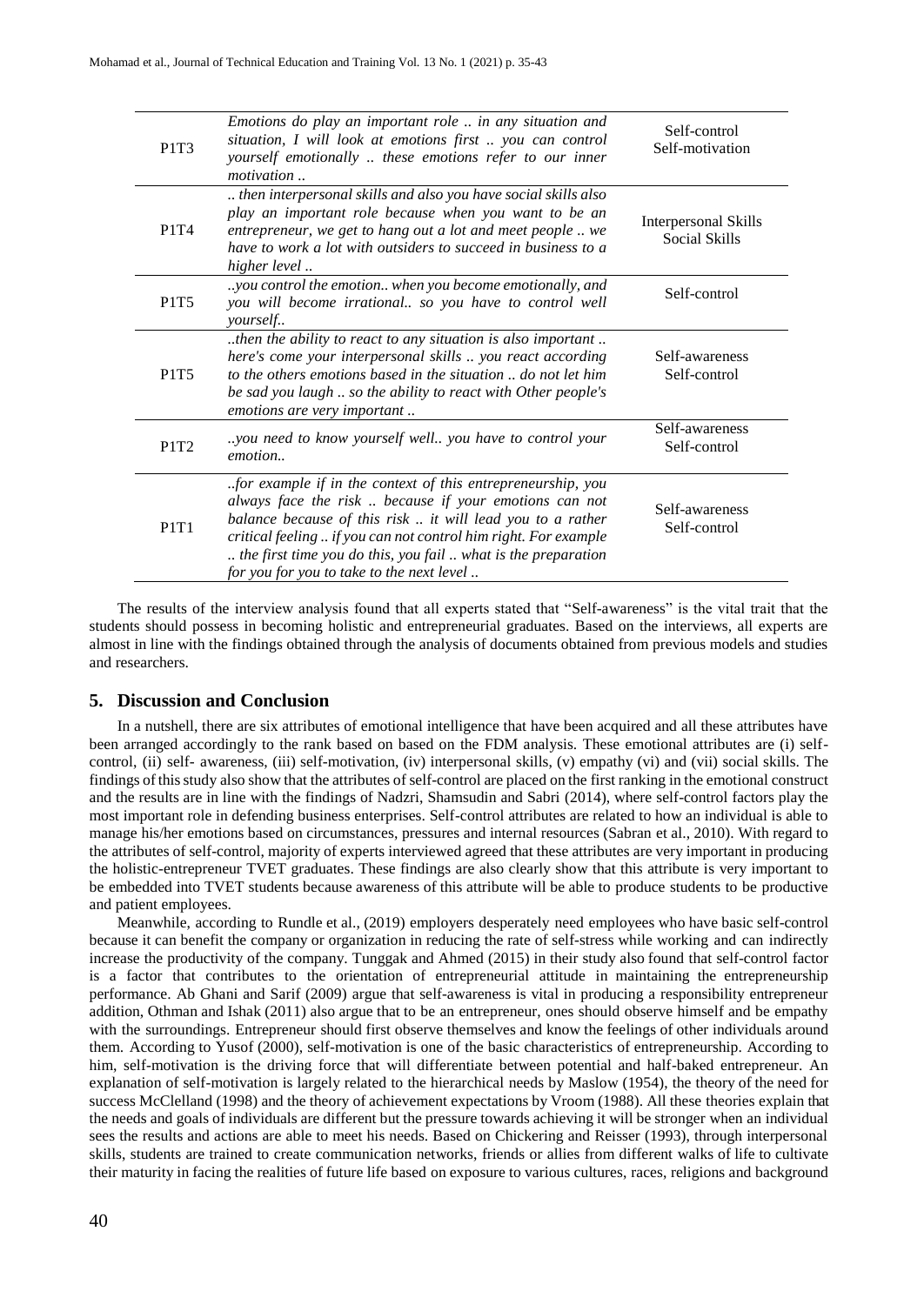as well as strengthening ties with people around. Syadzali and Ridwan (2016) think that these interpersonal skills are related to the quality of relationships between students' circles of friends and people around them. However, over dominance or over reliance should be avoided but needs a balance between the two. Therefore, it can be seen the importance of this attribute in creating job opportunities.

Mohamad et al., (2019) mention that empathy is a human skills where a person shares value and compassion with other people. To achieve this level of holistic graduate entrepreneurial character, the attribute of empathy needs to be embedded in an individual needs to possess teamwork skills in order to work well in a team. Finally, this study found that social skills is the final element of emotional intelligence. Sabran et al., (2010) stated that communication skills is social skills in emotion and can help others to manage their emotions and have the ability to help others to manage their emotions. For example, when a student experiences emotional stress, the student needs to share the problem with others.

Overall, the results of the qualitative analysis show that there are six important attributes that need to be mastered by TVET students in order to be a well holistic-entrepreneur. They are self-control, self-awareness self-control, selfawareness, self-motivation, interpersonal skills, empathy and social skills. Therefore, it is important for a TVET student to realize the importance of these emotional intelligence attributes and master all these attributes in achieving the holistic and entrepreneurial TVET graduate status.

#### **Acknowledgement**

The authors would like to thank Ministry of Education Malaysia (MOE) for funding this research. The support given by MOE under UTHM Contract Grant U940 for providing the facilities to perform this research is highly appreciated.

#### **References**

Aday, S., & Aday, M. S. (2020). Impact of COVID-19 on the food supply chain. Food Quality and Safety, 4(4), 167-180

Aderibigbe, J. K. (2017). *Psychological Capital and Emotional Intelligence as Moderators of the Relationship Between Occupational Stress and Organisational Citizenship Behaviour Among Graduate Employees in Nigeria* (Doctoral dissertation, University of Fort Hare)

Bazan, C., Gaultois, H., Shaikh, A., Gillespie, K., Frederick, S., Amjad, A., ... & Belal, N. (2020). A systematic literature review of the influence of the university's environment and support system on the precursors of social entrepreneurial intention of students. *Journal of Innovation and Entrepreneurship*, *9*(1), 4

Bernama (2020b), "Five additional made to the list of essential services during phase 3 of MCO", Malay Mail, 15 April, available at: https://www.malaymail.com/ news/malaysia/2020/04/15/fiveadditions-made-to-list-of-essential-servicesduring-phase-3-of-mco/1856921 (accessed 15 April 2020)

Dulewicz, V., & Higgs, M. (2000). Emotional intelligence–A review and evaluation study. *Journal of managerial Psychology*

Elfving, J., Brännback, M., & Carsrud, A. (2017). Revisiting a contextual model of entrepreneurial intentions. In *Revisiting the Entrepreneurial Mind* (pp. 83-90). Springer, Cham

Esa, A., Mohd Nor, M. K., Abd Rahman, N., & Salehon, Z. (2015). *Citra Kokurikulum.* Universiti Tun Hussein Onn Malaysia

Ferreira, J. J., Raposo, M. L., Rodrigues, R. G., Dinis, A., & Paço, A. D. (2012). A model of entrepreneurial intention: An application of the psychological and behavioral approaches. *Journal of Small Business and Enterprise Development*, *19*(3), 424-440

Goleman, D. (1995). Emotional intelligence. New York, NY, England

Hoogendoorn, B., Van der Zwan, P., & Thurik, R. (2019). Sustainable entrepreneurship: The role of perceived barriers and risk. *Journal of Business Ethics*, *157*(4), 1133-1154

Hui, D.S., Azhar, E.I., Madani, T.A., Ntoumi, F., Kock, R., Dar, O., Ippolito, G., Mchugh, T.D., Memish, Z.A., Drosten, C., Zumla, A. and Petersen, E. (2020), "The continuing 2019-nCoV epidemic threat of novel coronaviruses to global health—the latest 2019 novel coronavirus outbreak in Wuhan, China", International Journal of Infectious Diseases, Vol. 91, pp. 264-66, doi: 10.1016/j.ijid.2020.01.009

Ibrahim, W. N. A., & Bakar, A. (2015). Impact of Entrepreneurship Education on the Entrepreneurial Intentions of Students in Technical and Vocational Education and Training Institutions (TVET) in Malaysia. International Education Studies, 8(12), 141-156

Jamil, M. R. M., Siraj., Yusof, F., Noh, N. M., Hussin, Z. & Sapar, A. A. (2017). *Pengenalan Asas Kaedah Fuzzy Delphi Dalam Penyelidikan Reka bentuk dan Pembangunan*. Minda Intelek agency. Selangor Darul Ehsan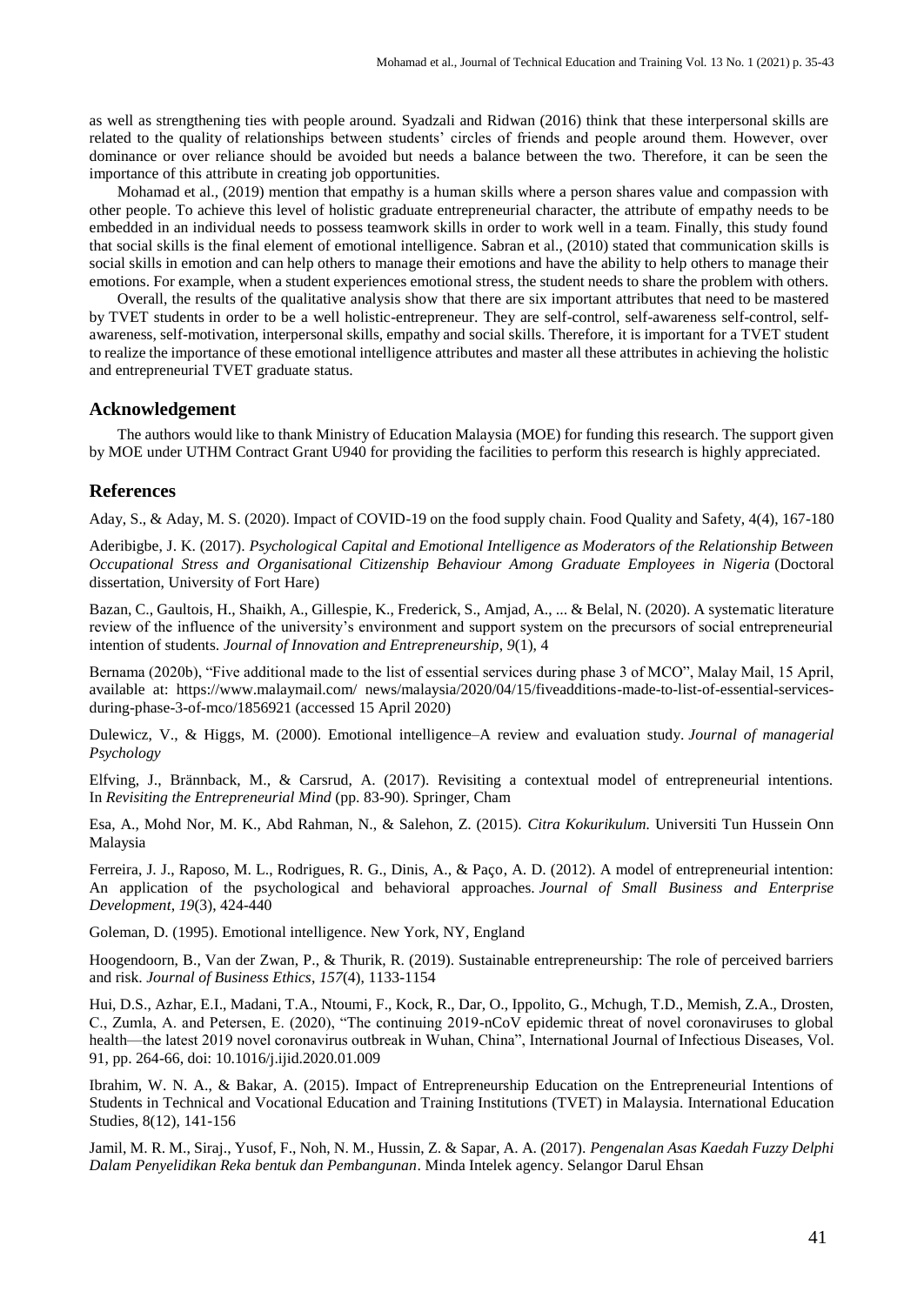Jarvis, L. C. (2016). Identification, intentions and entrepreneurial opportunities: an integrative process model. *International Journal of entrepreneurial Behavior & Research*

Liguori, E., Winkler, C., Vanevenhoven, J., Winkel, D., & James, M. (2020). Entrepreneurship as a career choice: intentions, attitudes, and outcome expectations. *Journal of Small Business & Entrepreneurship*, *32*(4), 311-331

Kamsah, M. F., & Zakaria, M. (2008). Langkah bijak usahawan terbilang: Telaga Biru

Kamaruddin, M. I. H., Ahmad, A., Husain, M. A., & Abd Hamid, S. N. (2020). Graduate employability post-COVID-19: the case of a Malaysian public university. *Higher Education, Skills and Work-Based Learning*

Karabulut, A. T. (2016). Personality traits on entrepreneurial intention. *Procedia-Social and Behavioral Sciences*, *229*, 12-21

Kementerian Pendidikan Malaysia (Akta Pendidikan,1996) Kuala Lumpur: DewanBahasa Dan Pustaka

Kementerian Pendidikan Malaysia (1999). *Dasar Pendidikan Kebangsaan*. Kuala Lumpur

Kementerian Pendidikan Malaysia. *Pelan Induk Pembangunan Pendidikan (PIPP) 2006- 2010.* [http://e](http://e-learning2u.com/pipp.asp?esl)[learning2u.com/pipp.asp?esl](http://e-learning2u.com/pipp.asp?esl)

Kementerian Pendidikan Malaysia (2012). *Pelan Pembangunan Pendidikan Malaysia 2013-2025.* Dicapai pada Jun 12, 2015 dari http://www. moe.gov.my /userfiles/file/PPP /Preliminary-Blueprint-BM.pdf

Kementerian Pelajaran Malaysia (2011). *Kurikulum Standard Sekolah Rendah: Buku Panduan Keusahawanan Merentas Kurikulum: Elemen Keusahawanan.* Bahagian Pembangunan Kurikulum, Kementerian Pelajaran Malaysia

Kementerian Pengajian Tinggi Malaysia (2010). *Pelan Tindakan Pengajian Tinggi Negara Fasa 2 (2011-2015).* Dicapai pada Jun 13, 2015 dari [http://drjj.uitm.edu.my/DRJJ/OBE%20FSG%20Dec07/OBEJan2010/MOHE-2011-2015-psptn](http://drjj.uitm.edu.my/DRJJ/OBE%20FSG%20Dec07/OBEJan2010/MOHE-2011-2015-psptn-fasa2.pdf)[fasa2.pdf](http://drjj.uitm.edu.my/DRJJ/OBE%20FSG%20Dec07/OBEJan2010/MOHE-2011-2015-psptn-fasa2.pdf) 

Kementerian Pengajian Tinggi Malaysia (2020). *Kajian Pengesanan Graduan.* Dicapai pada Jun 20, 2020 dari http://mohe.gov.my/muat-turun/awam/statistik/2019-1

Kementerian Pengajian Pendidikan Tinggi Malaysia (2007). *Pelan Pengajian Tinggi Negara 2007-2010.* Putrajaya: Malaysia

Kohrt, B. A., Ottman, K., Panter-Brick, C., Konner, M., & Patel, V. (2020). Why we heal: The evolution of psychological healing and implications for global mental health. *Clinical Psychology Review*, 101920

Kerr, S. P., Kerr, W. R., & Xu, T. (2017). *Personality traits of entrepreneurs: A review of recent literature* (No. w24097). National Bureau of Economic Research

Mathosa, M. D. (2018). Entrepreneurial tendencies of students studying entrepreneurship: the case of Capricorn Tvet College, Limpopo Province (Doctoral dissertation)

Mayer, J. D., & Salovey, P. (1993). The intelligence of emotional intelligence

Mayer, J. D., & Salovey, P. (1997). What is emotional intelligence? *Emotional development and emotional intelligence: Educational implications*, *3*, 31

Ministry of Education Malaysia (2016). ENTREPRENEURSHIP ACTION PLAN 2016-2020 (Higher Education). Kuala Lumpur. Retrieved <https://www.mohe.gov.my/en/focus/231-pelan-tindakan-keusahawanan-ipt-2016-2020>

Mohamad, N. H., Selamat, A., Ibrahim, B., & Salleh, B. M. (2019). Exploration of Spiritual Elements in Holistic-Entrepreneur (Holistic-E) among TVET Graduate Students. *Journal of Technical Education and Training*, *11*(3)

Nye, B. D., Davis, D. M., Rizvi, S. Z., Carr, K., Swartout, W., Thacker, R., & Shaw, K. (2020). Feasibility and usability of MentorPal, a framework for rapid development of virtual mentors. *Journal of Research on Technology in Education*, 1-23

Ojiaku, O. C., Nkamnebe, A. D., & Nwaizugbo, I. C. (2018). Determinants of entrepreneurial intentions among young graduates: perspectives of push-pull-mooring model. *Journal of Global Entrepreneurship Research*, *8*(1), 24

Pérez-López, M. C., González-López, M. J., & Rodríguez-Ariza, L. (2016). Competencies for entrepreneurship as a career option in a challenging employment environment. *Career Development International*

Rai, R. S., Prasad, A., & Murthy, B. K. (2017). A review on intention models for predicting entrepreneurial behavior. *Journal of Entrepreneurship Education*, *20*(2), 1-9